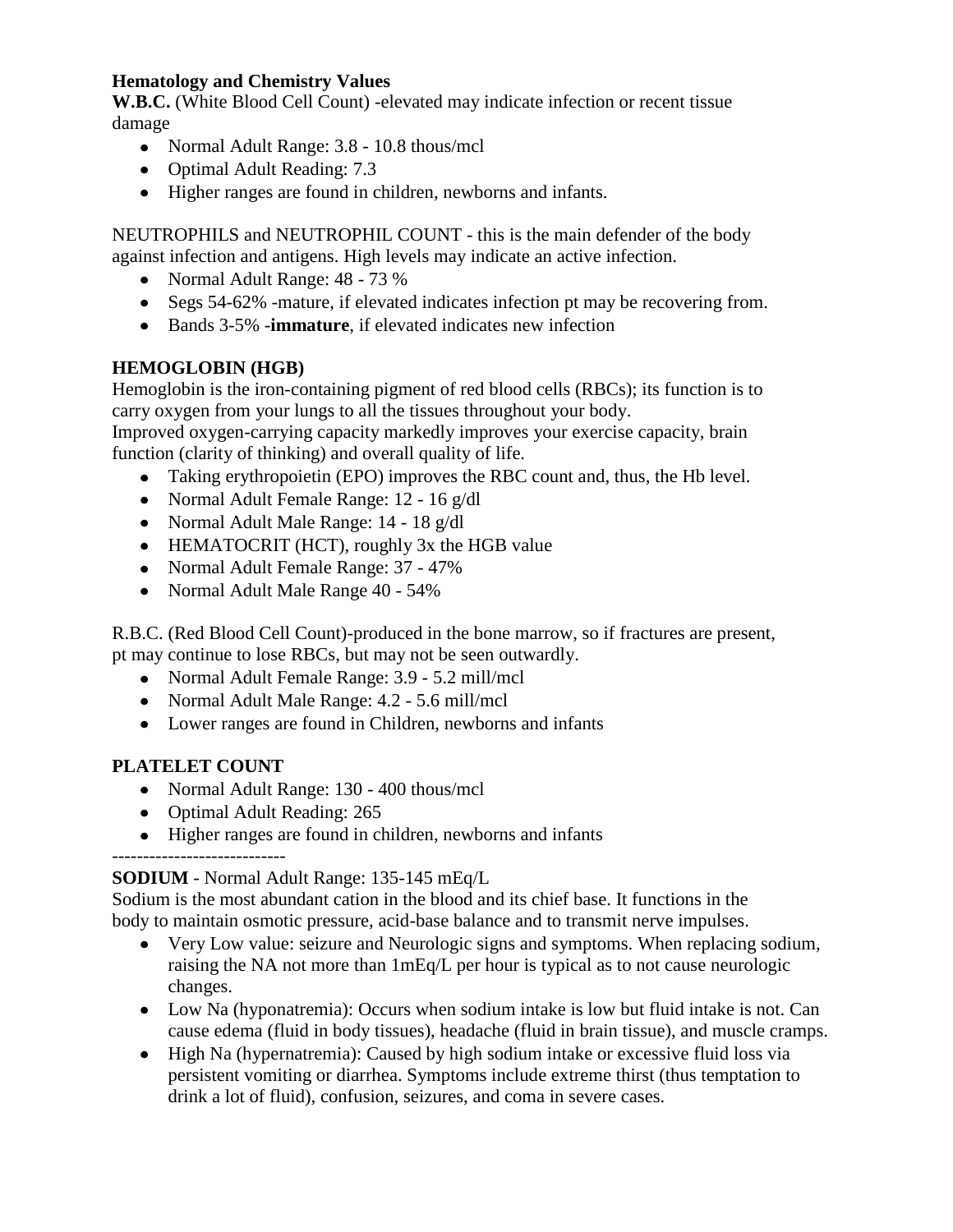**POTASSIUM** - Potassium is the major intracellular cation. Elevated-will decrease heart rate and bradyarrythmias. Decreased-will cause tachyarrythmias.

- Normal Range:  $3.5 5.5$  mEq/L
- Low K (hypokalemia): caused by severe diarrhea and/or vomiting. Symptoms include fatigue, feeling of weakness in muscles, changes in heart function.
- High K (hyperkalemia): most common cause is dietary intake or inability to urinate or have a bowel movement. Also can occur as a result of infection, or of taking certain medications.

CHLORIDE - Elevated levels are related to acidosis as well as too much water crossing the cell membrane. Decreased levels with decreased serum albumin may indicate water deficiency crossing the cell membrane (edema).

• Normal Adult Range: 95-105 mEq/L

CO2 (Carbon Dioxide) - The CO2 level is related to the kidney's bicarbonate buffering system. Generally when used with the other electrolytes, it is a good indicator of acidosis and alkalinity.

- Normal Adult Range: 22-32 mEq/L
- Renal Related
- $\bullet$  BUN 10-20 mg/dl
- Creat  $0.5-1.5$  mg/dl

**B.U.N.** (Blood Urea Nitrogen) - Low urea level: not eating properly (or unable to keep food down). Either is a serious cause for concern. Pre dialysis BUN should not consistently be below 60 mg/dl (21 mmol/L). This places you at risk for multiple complications. Decreased levels may be due to a poor diet, malabsorption, liver damage or low nitrogen intake.

- High urea level: can be due to unusually high protein intake, GI bleeding, infection.
- Kidney damage, certain drugs, low fluid intake, exercise or heart failure.

**CREATININE** - Creatinine is a waste product of muscle metabolism. The amountof creatinine in the blood of ESRD patients reflects the amount of muscle cells present to produce it. (Thus, in general, men have higher creatinine levels than women; young people have higher levels than the elderly.) A change in your usual creatinine level is more significant than its absolute value.

- Low levels are sometimes see in not eating, protein starvation, liver disease or pregnancy.
- Elevated levels are sometimes seen in kidney disease due to the kidneys job of excreting creatinine, muscle degeneration, and some drugs involved in impairment of kidney function.

**CALCIUM** - Calcium is needed for normal muscle action and bone structure.

- Normal:  $8.5-10.5$  mg/dl  $(2.12-2.61$  mmol/L)
- Low Ca: Results from malnutrition (i.e., inadequate calcium intake), or failure to take phosphorus (PO4) binders. High phosphorus will drive calcium ions into cells; a certain amount of ionized calcium must be circulating in the blood for normal cardiac contractions to take place. Symptoms of low calcium include muscle twitching, cramping or, in extreme cases, generalized seizures.
- High Ca: Can result from taking too high a dose of calcium-containing phosphate binders. MD may need to adjust your prescription. High calcium can cause a wide variety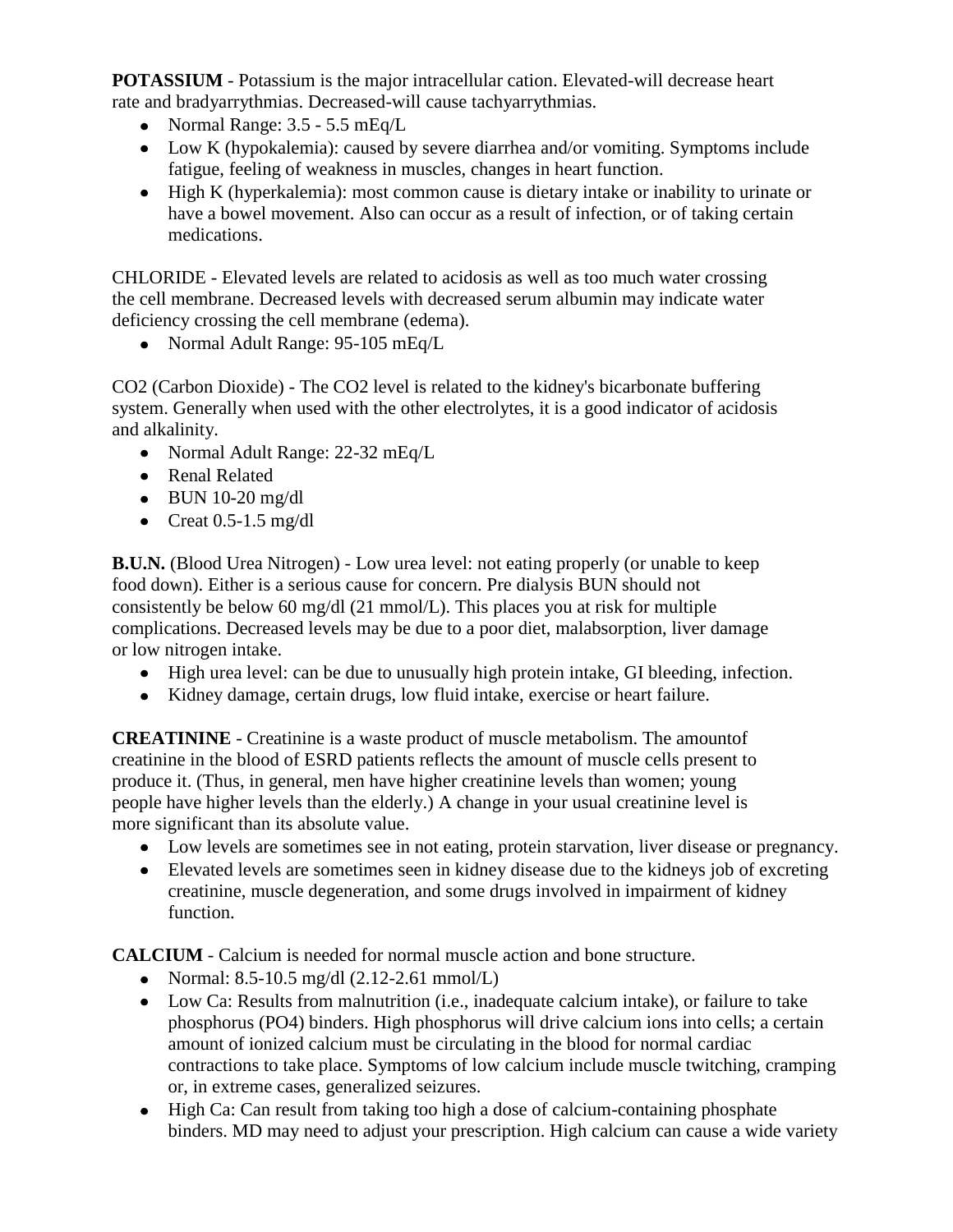of symptoms: loss of appetite, nausea and vomiting, weakness, fatigue, lethargy, confusion, irritability, even coma.

• Regulated by parathyroid.

**MAGNESIUM** – plays a role in neuromuscular activity and influences calcium,

potassium, and protein, also functions in the activation of enzymes for carbohydrate and protein metabolism.

• Normal Adult Range:  $1.8 - 3$  mg/dl

**PHOSPHORUS** - Generally inverse with Calcium.

• Normal Adult Range: 2.5 - 4.5 mEq/dl

**Albumin** is a protein that helps maintain fluid balance within blood vessels.

- Normal:  $3.5 5.0$  g/dl  $(35 50$  g/L)
- Low albumin levels indicates malnutrition (21 days), liver disease, and/or chronic infection. Low levels are also linked to increased rates of hospitalization and early death in ESRD patients. It is essential to eat enough protein so that serum albumin is maintained at the desired level. Prealbumin indicates recent malnutrition.

#### **Heart Indicators**

CPK or CK, CPK is found in the heart muscle, liver, skeletal muscles (such as in the arms and legs), and in the brain. **CK/MB ( CPK-MB)** is found mostly in the heart muscle. Troponin I or Troponin T, Myoglobin

**LDH** is found in many other body tissues, including the liver, kidneys, skeletal muscles, the brain, and the lungs. LDH-1 is a subtype of LDH that is found mainly in red blood cells and in heart muscle. However, LDH is not generally used to diagnose heart attack.

**Troponin I** is released only by heart muscle. Normal Values and units vary from lab to lab.

• Abnormal: Blood levels of troponin I typically rise within 4 to 6 hours after a heart attack, reach peak concentrations within 10 to 24 hours, and fall to normal levels within 10 to 15 days. Levels above 1.5 ng/mL support a diagnosis of heart attack.

**BNP** – Brain/Beta Natriuretic Peptide, released when the Left Ventricle is stretched too far as with heart failure.

- 80 pg/ml Negative (98% to 99.8% negative predictive value)
- 80-100 pg/ml Undetermined;  $> 100$  pg/ml Positive, common to see  $> 500$  in HF pts

**Urine Specific Gravity** – 1.010 – 1.030 (Higher indicates dehydration, lower indicates fluid overload)

**CVP** – (central venous pressure) - 5-10 mmHg – Higher indicates increased fluid going to the right ventricle (indirect measurement of preload) – too low indicates low volume.

#### **Cardiac Output (C O) = Stroke Volume (SV) X Heart Rate (HR)**